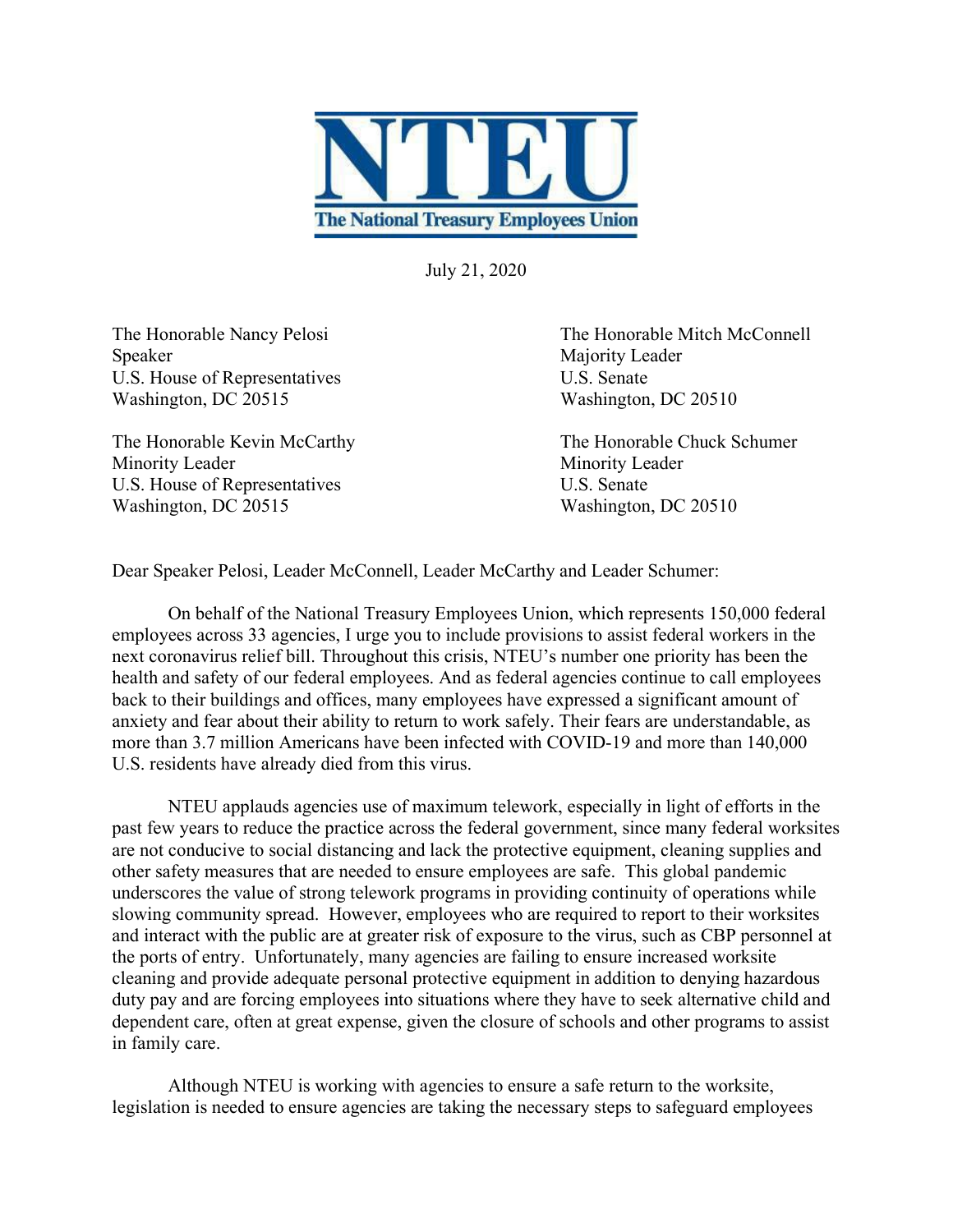until an effective vaccine is made available. NTEU applauds the House for passing another coronavirus legislative relief package in May that includes NTEU-backed provisions supporting and protecting federal employees during the pandemic. The Health and Economic Recovery Omnibus Emergency Solutions (HEROES) Act, H.R. 6800, includes several NTEU-supported provisions, including:

- Creating a COVID-19 Heroes Fund that would provide federal employees with additional premium pay of \$13 per hour, up to a maximum \$10,000 for those whose basic pay is less than \$200,000, for either those who have regular or routine contact with the public or those who must report to a worksite where social distancing is not possible and other preventative measures are not available.
- Continued telework for all eligible federal employees throughout the pandemic, plus incentives for agencies to expand their telework programs.
- Allowing federal first responders to stay in their current law enforcement retirement plans even if they are unable to meet the physical requirements of their position due to exposure to coronavirus and are moved to other civil service jobs.
- A presumption that federal employees who work with the public and are diagnosed with COVID-19 contracted it in the workplace, for workers' compensation purposes.
- Eliminating out-of-pocket costs for COVID-19 treatment under the Federal Employee Health Benefit Program.
- Extending the emergency leave provisions in the Families First Coronavirus Relief Act to all federal employees.

Legislation is also needed to ensure weather and safety leave to all employees who are not able to perform their duties remotely and who cannot travel to their duty station because of health and safety risks as a result of the coronavirus crisis and to authorize the use of weather and safety leave to cover childcare and other dependent care responsibilities arising as a result of the COVID-19 pandemic. NTEU supports Representative Connolly's bills, H.R. 7340 and H.R. 7341, that includes many of these provisions that would support federal employees and help ensure their safety as they continue to work through this crisis.

In addition, NTEU urges Congress to act to extend the limit on the amount of annual leave federal employees are allowed to carry over due to the inability to take annual leave during the pandemic. Under current law, carry over hours are limited to 240. Many federal employees have cancelled their scheduled vacations this year due to pandemic related inability to travel, destination shutdowns, stay at home orders and required quarantines. We believe the earned annual leave of employees who are unable to take leave as they continue the important work of government and adhere to stay at home orders should be protected beyond the 240-hour limit. NTEU supports Representative Wexton's amendment to H.R. 6395 that ensures that federal employees serving during the pandemic can carry over unused annual leave.

As Congress continues negotiations on legislation to respond to the impacts of the COVID-19 pandemic, we ask that you include these provisions supporting federal workers, many of whom are on the frontlines and bear a significant share of the burden in responding to this crisis. I know we all understand federal workers' anxiety about their own safety during this pandemic as they work to provide essential government services. Therefore, it is important that we